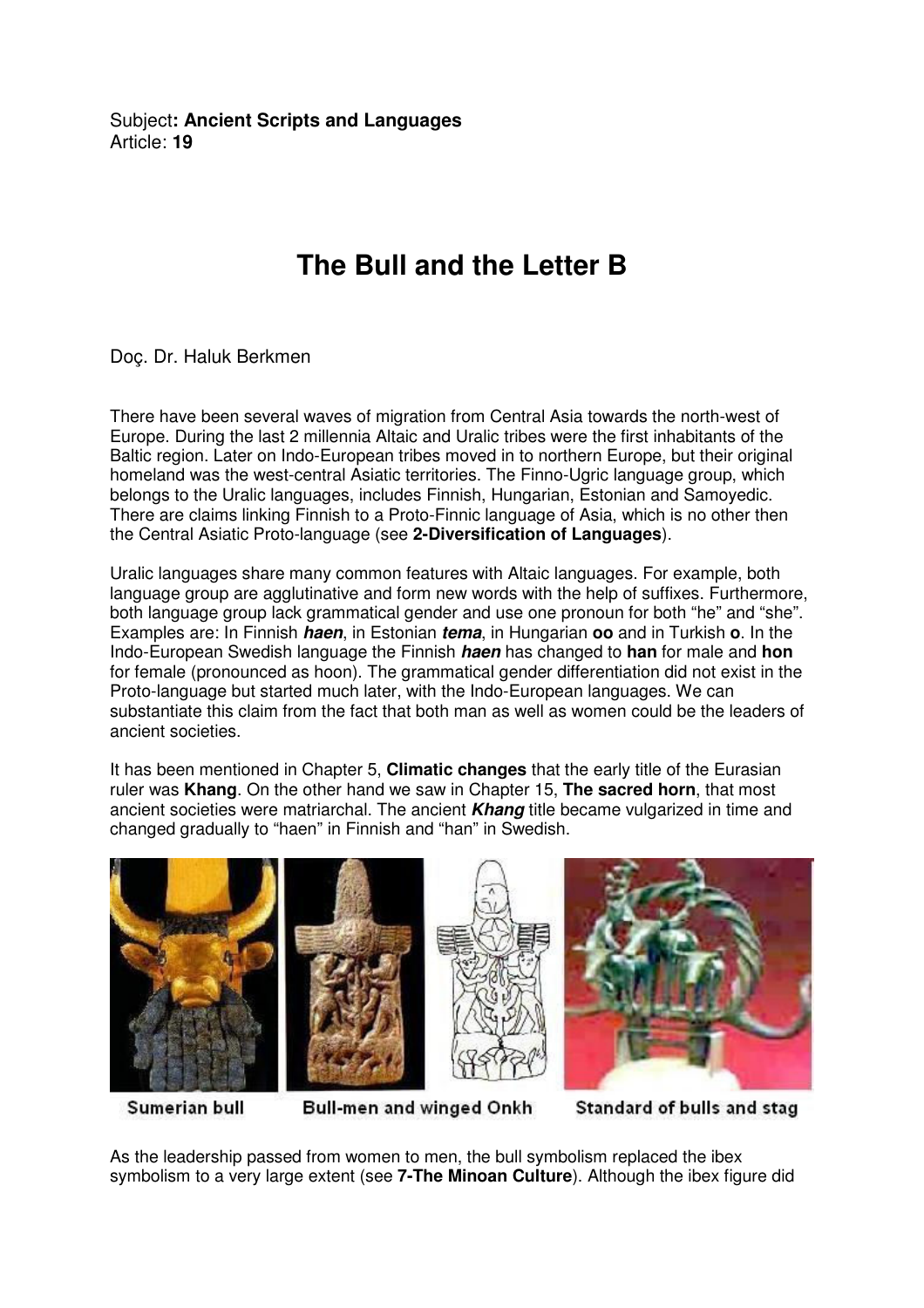not disappear altogether, we see that the bull has been the favorite symbol of the maledominated societies. On the left above, a bull head is on a Sumerian harp found at Ur. On the next picture we see two bull-men lifting a winged **Onkh** symbol (1) (see Chapter 6, **Universal Symbols**). The winged disk is clearly the symbol of the sun-god and the + sign in the center of the disk is the central Asiatic **Okh**. The tree between the two bull-men is the symbol of longevity, known as "the tree of life". The standard on the right with a deer and two bulls is the symbol of the Hittite nation. We have already seen that the symbolism hidden in the number three is an indication of leadership (see Chapters 12 and 17).

The Vikings and the Celts on the north-west as well as the Japanese on the east of Asia used helmets with bull horns as a sign of power and strength. Below we see three such helmets symbolizing the powerful bull. The Japanese helmet is called **kabuto**, and reminds us of "**kab / kap**", mentioned in Chapter 12.



It is generally accepted that "Taurus" literally meaning bull, has its origin in Latin. Generally linguists stop investigating the etymology of a word once they reach the Latin origin. In my opinion the original form of "Taurus" was **Tur-uz**, which changed in time to Tur-us and Taurus, meaning "**we are the Tur people**" as mentioned in Chapter 8, **The double-edged ax**. Taurus entered, most probably, into Latin from Etruscan which is a Ural-Altaic language. But even if it came from Anatolia with the Greek influence, its origin is still connected to the Asiatic Tur people.

Not only **taurus** but also the origin of the word **bull** can be traced back to the Asiatic root culture. We find **bufalus** in Latin, **buffalo** in Italian, **buffle** in French, **bucca** (stag, he-goat) in Old English, **bukk** in Old German, **bock** in Swedish, **bouc** and **bouqetin** in French and **buck**  in modern English. But, we have also **bo**ğ**a** (adult bull), **buza**ğ**ı** (young bull) and **bu**ğ**ra** (male camel) in Turkish, which did not originate from Latin. Arabic **bukra**, **bakara** and Mongolian **buha** also cannot be traced back to Latin. Furthermore, in the Asiatic Kirghiz language which is a Turkish dialect **buka** means bull and **bukachar** means calf.

Therefore, we have to conclude that all these words originated from the monosyllabic root word **bu** (pronounced as boo). "Bu" was the name of the mountain goat, the ibex, in the ancient Asiatic Proto-language. This word has been one of the earliest pictographic seals drawn by the Central Asiatic Uighur culture. Below left we see some versions of the early **bu** seal. On the right side the two forms of B in the Turkish Orhun script are shown. The Orhun script is a syllabery and therefore each sign stands for certain syllables containing phonetic harmony. The b1 sign can be read as: **bu, ba, bo, bı** or **ub, ab, ob, yb**. These syllables have the thick-sounds harmony, while the b2 sign has the thin-sounds harmony and can be read as: **bü, be, bö, bi** or **üb, eb, öb, ib**.